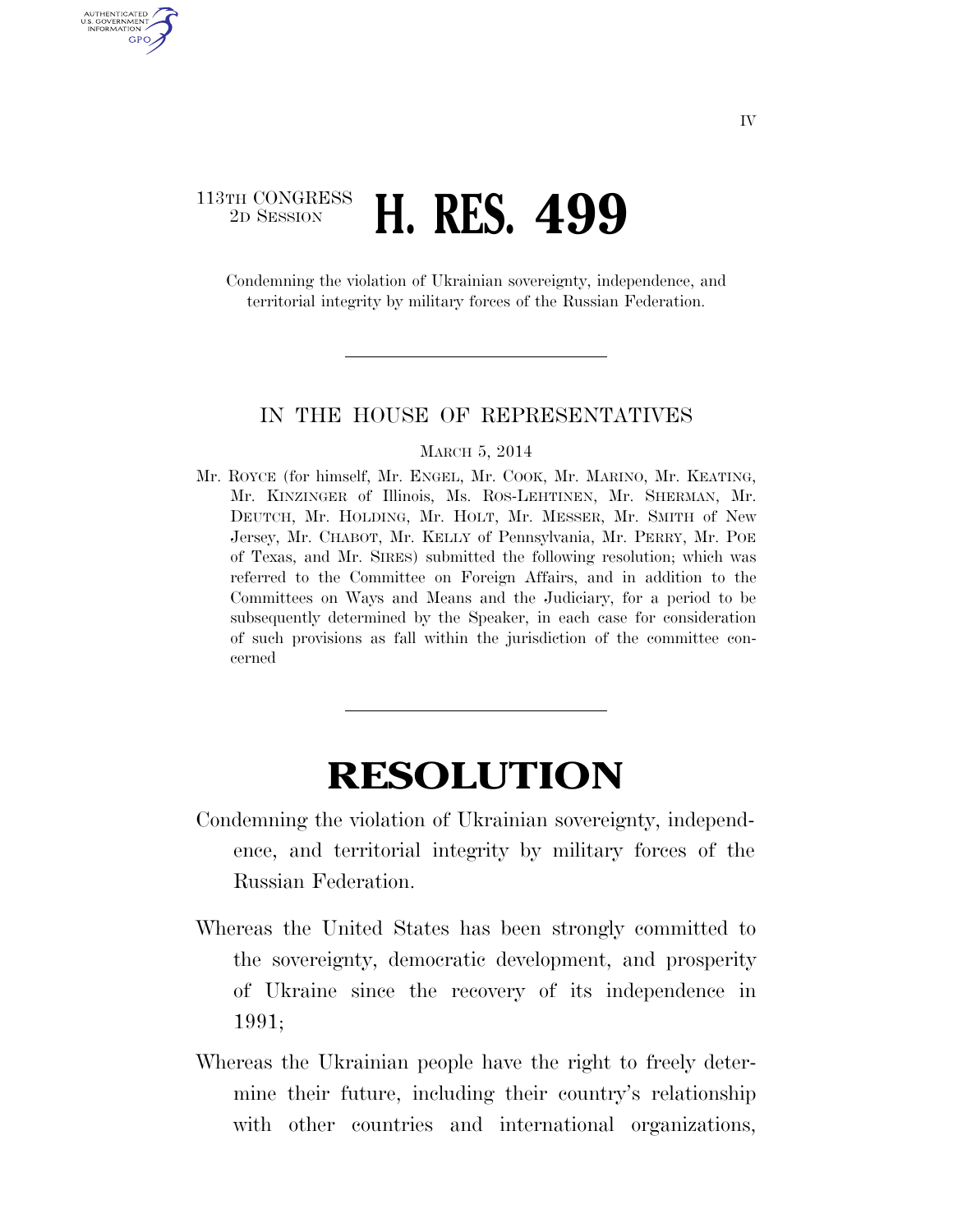without interference, intimidation, or coercion by other countries;

- Whereas closer relations with Europe hold out the prospect of a more stable and prosperous Ukraine, which would be of benefit to all countries, including Russia;
- Whereas the military intervention by the Russian Federation in Crimea is a violation of Ukraine's sovereignty, independence, and territorial integrity;
- Whereas this military intervention is a violation of international law, including the Russian Federation's obligations under the United Nations Charter;
- Whereas this military intervention is a violation of the Russian Federation's obligations under the 1994 Budapest Memorandum on Security Assurances, in which it pledged to respect the independence and sovereignty and the existing borders of Ukraine and to refrain from the threat or use of force against the territorial integrity or political independence of Ukraine;
- Whereas by its military intervention in Ukraine, the Russian Federation has violated the provisions of the Helsinki Final Act Declaration of Principles Regarding Relations Between Participating States of the Organization for Security and Cooperation in Europe;
- Whereas the Russian Federation's military intervention in Crimea represents a reckless escalation of its long-standing efforts to pressure Ukraine through political, diplomatic, and economic means to reduce its ties to Europe and the West and force it into a closer association with Russia, including through the establishment of a Eurasian Union;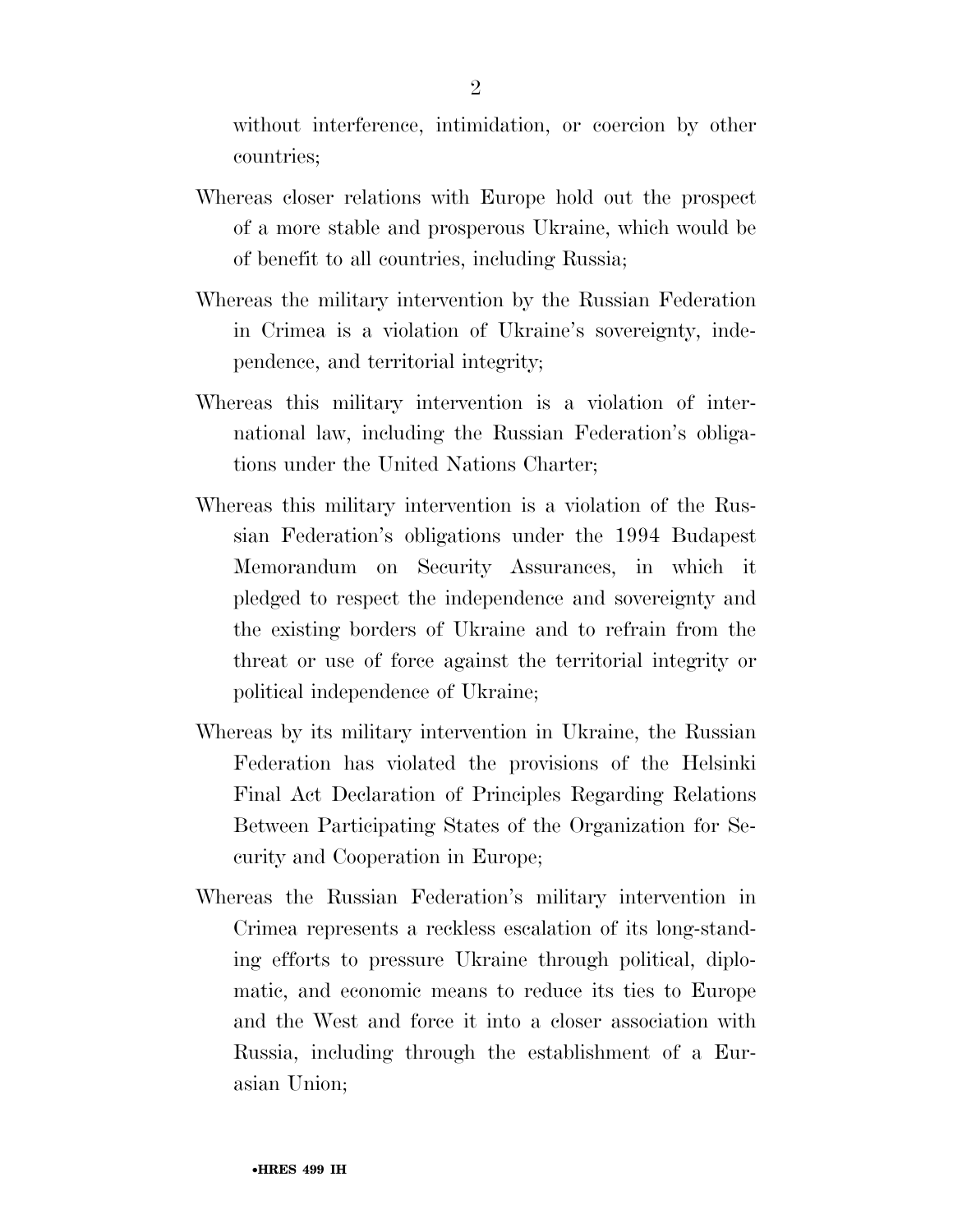- Whereas the Russian Federation has used and is continuing to use coercive economic measures, including the manipulation of energy prices and supplies, to place political pressure on Ukraine and other countries in the region;
- Whereas the Government of Ukraine has exercised extraordinary restraint to date in response to the use of force against it on its territory; and
- Whereas the immediate deployment of international monitors from either the Organization for Security and Cooperation in Europe or the United Nations to Crimea and in other Ukrainian regions would provide transparency and objective reporting regarding threats of violence and military activity, and also enhance the security of the Ukrainian people in all regions: Now, therefore, be it
	- 1 *Resolved,* That the House of Representatives—
- 2 (1) condemns the violation of Ukrainian sov-3 ereignty, independence, and territorial integrity by 4 military forces of the Russian Federation;
- 5 (2) states that the military intervention by the 6 Russian Federation—
- 7 (A) is in breach of its obligations under 8 the United Nations Charter;
- 9 (B) is in violation of the 1994 Budapest 10 Memorandum on Security Assurances, in which 11 it pledged to respect the independence and sov-12 ereignty and the existing borders of Ukraine 13 and to refrain from the threat of use of force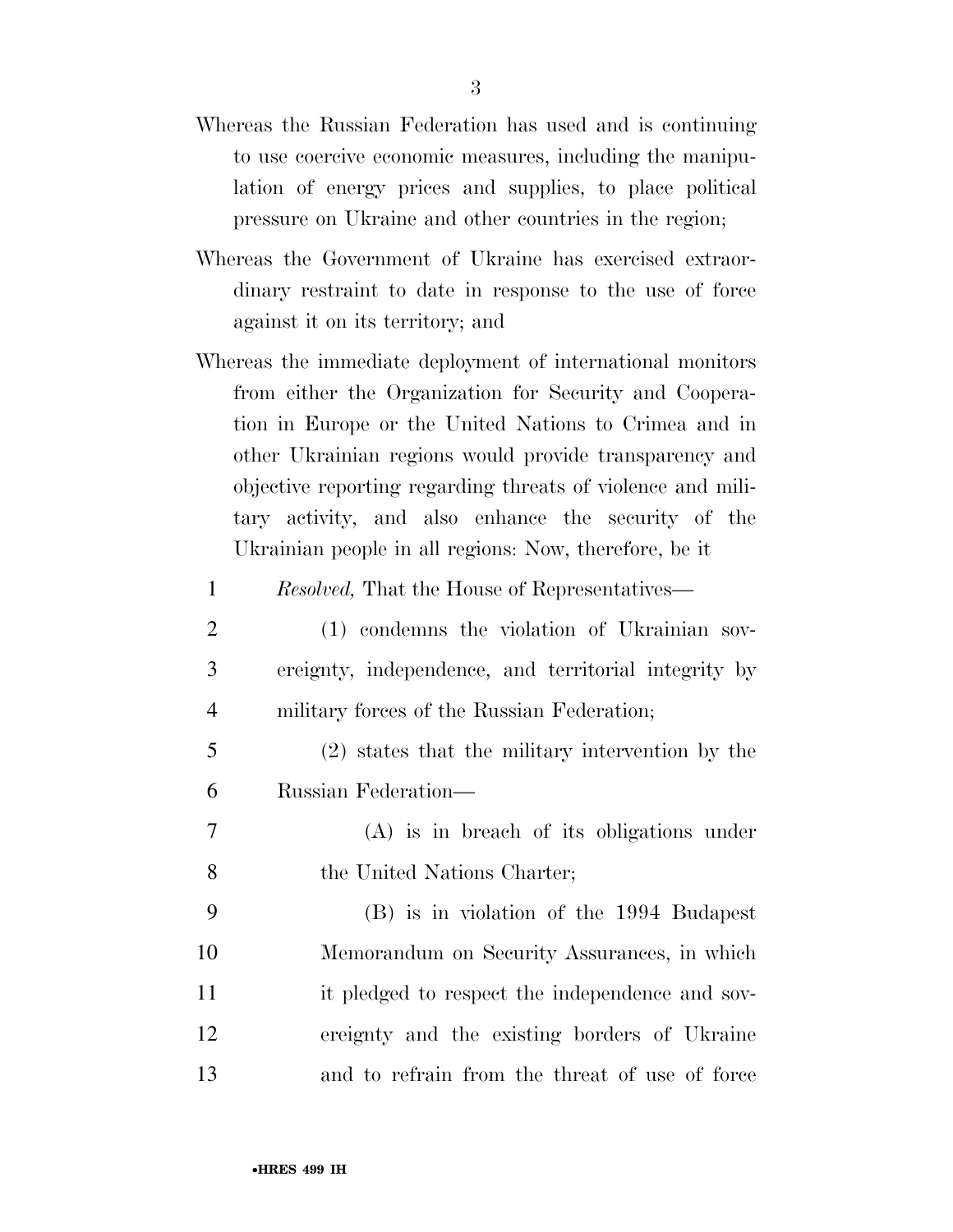| $\mathbf{1}$   | against the territorial integrity or political inde-  |
|----------------|-------------------------------------------------------|
| $\overline{2}$ | pendence of Ukraine; and                              |
| 3              | (C) poses a threat to international peace             |
| $\overline{4}$ | and security;                                         |
| 5              | (3) calls on the Russian Federation to remove         |
| 6              | all of its military forces from Ukraine's Crimean pe- |
| 7              | ninsula, other than at those operating in accordance  |
| 8              | with its 1997 agreement on the Status and Condi-      |
| 9              | tions of the Black Sea Fleet Stationing on the Terri- |
| 10             | tory of Ukraine, and to refrain from interference in  |
| 11             | all regions of Ukraine;                               |
| 12             | (4) declares that the Ukrainian people have the       |
| 13             | right to determine their own future free from out-    |
| 14             | side interference;                                    |
| 15             | (5) commends the Ukrainian Government for             |
| 16             | its continued restraint and avoidance of military     |
| 17             | provocations;                                         |
| 18             | (6) calls on the Ukrainian Government to con-         |
| 19             | tinue to protect the rights of all minority popu-     |
| 20             | lations within Ukraine and make clear that it rep-    |
| 21             | resents all Ukrainian citizens;                       |
| 22             | (7) calls on all Ukrainians to respect the legiti-    |
| 23             | mate government authorities in all parts of Ukraine,  |
| 24             | including in eastern and southern Ukraine;            |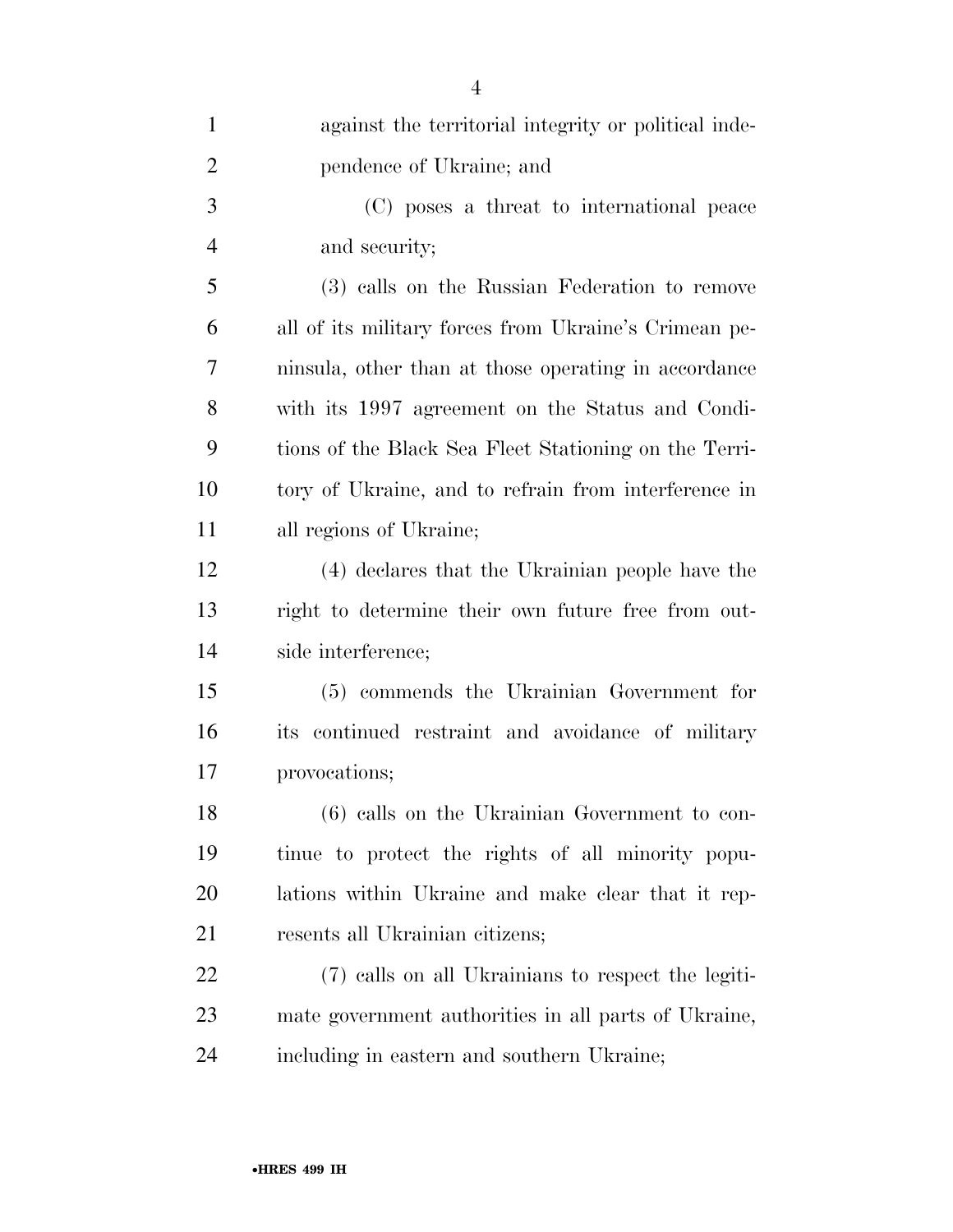(8) calls for the deployment of independent monitors from the Organization for Security and Co- operation in Europe in Crimea and other areas of Ukraine;

 (9) calls upon the President and the leaders of the other democratic states to not attend the G8 summit in Sochi, Russia and to consider expelling Russia from the group, given its international ag- gression and internal repression that are incon-sistent with democratic standards;

 (10) calls on the Administration to work with our European allies and other countries to impose visa, financial, trade, and other sanctions on senior Russian Federation officials, majority state-owned banks and commercial organizations, and other state agencies, as appropriate;

 (11) states that the United States should par- ticipate with its European allies and other countries in a joint effort to provide the Ukrainian govern- ment with financial, economic, and technical assist- ance, including asset recovery, to assist an economic recovery program that includes fundamental re-forms;

 (12) calls on the United States, its European allies, and other countries and international organi-